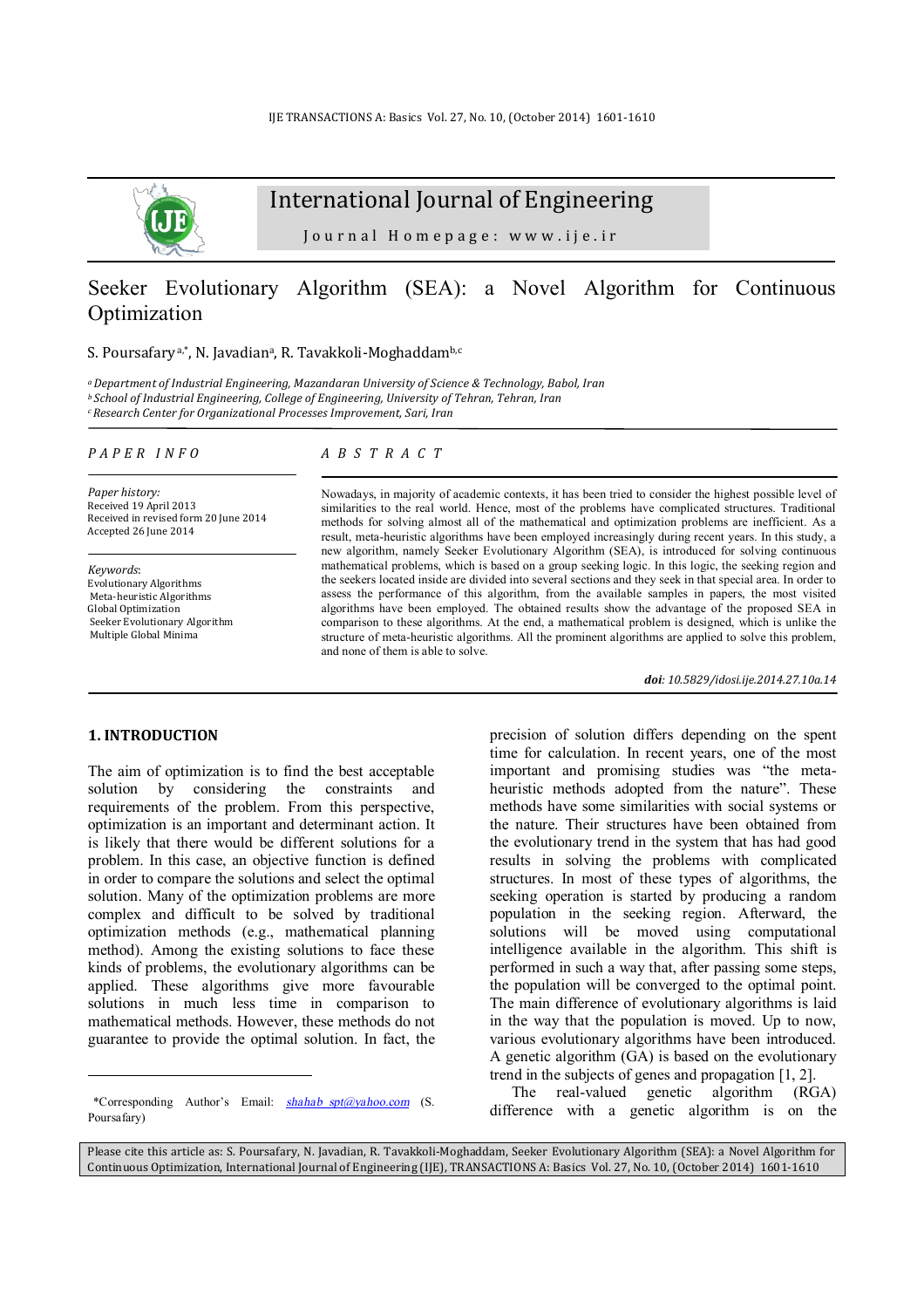chromosome coding, based on real numbers [3]. Simulated annealing (SA) is based on the cooling procedure of melting metals in the science of metallurgy [4]. Ant colony optimization (ACO) is based on utilizing pheromones by ants to find the shortest path [5]. Particle swarm optimization (PSO) is based on mass movements of animals specially birds. In this algorithm, each solution represents as a particle in the real world. In each iteration, a particle has got a movement. The current position, previous speed, best position of particle and the best position of all particles are the factors that effect on how the particles move [6, 7]. An imperialist competitive algorithm (ICA) has been developed based on social and political strategies of the countries [8]. The gravitational search algorithm (GSA) is based on the law of gravity, in this algorithm each solution represent a planet [9]. The artificial bee colony algorithm (ABC) is based on the bee's behaviour on foraging. In this algorithm each solution represents as a food source. In this algorithm bees are divided to: employed, onlooker and scout [10]. The bees algorithm (BA) difference with the ABC is the bees movement [11]. The BA was improved by using a shrinking process [12].

Harmony search (HS) based on the harmony in musicians notes. In this algorithm each solution represents as a musical note [13]. Cuckoo search (CS) is a new algorithm, which is based on a cuckoo bird migration [14]. The firefly algorithm (FA) structure is formed according to the mechanism of firefly light absorption (LFA) [15], which is the extended version of this algorithm that uses Lévy flights for searching feasible solution [16]. The bat algorithm (BA) is based on the echolocation in bats life [17]. The cuckoo optimization algorithm (COA) has been inspired from the cuckoo flyblow [18]. The electromagnetism-like algorithm (EM) applies a type of attraction and repulsion mechanism for charged particles [19]. Tavakkoli-Moghaddam [20] presented new mathematical model for a *p*-hub location-allocation problem and proposed three meta-heuristics, namely genetic algorithm, particle swarm optimization, and simulated annealing.

In section 2, we introduce the SEA. In section 3, the performance of the SEA is shown for different problems and some comparisons will be made several algorithms.

### **2. SEEKER EVOLUTIONARY ALGORITHM**

This section introduces the seeker evolutionary algorithm (SEA), which is an algorithm based on a simple seeking logic. Assume that some people want to seek their objectives in a region, which is the feasible solution space. In order to perform an optimized seeking and avoid parallelism, seekers are segmented

into some groups. They divide the seeking area into several sections and each of the groups moves to a section and starts seeking inside there. After analyzing the obtained results, the best area will be identified. In the next stage, the seeking team will divide the chosen area into some smaller sections and then, every group goes to a region and starts seeking in there. This trend will continue until the stop condition is met, which can be fulfilling some extents of the objective or the time, or having no significant evolutionary improvement in the seeking procedure. It can be expressed that in all continuous meta-heuristic algorithms we are facing with similar types of motion trends. The solutions move towards the area, which has had a good fitness up to now. However, it is with a difference, which in the movement is made based on a phenomenon in the nature.

The seeker's evolutionary algorithm trend is based on a regular and purposeful seeking method. In this algorithm, each solution is a member of the seeking group. In each stage, each solution seeks in a given part of the seeking area, which is specified for it. After analysing the gained results from all members of the seeking group, the best sections of the seeking area will be determined for the next stage. In the next stage, the chosen areas will be divided into smaller sections and the seeking group will seek inside them. This trend will be continued until the stop condition is met. If the restart conditions are met, the algorithm will return to the first stage, and in other words, the seeking operation will start over again. These conditions can be, not observing the expected improvement, or reaching a certain number of iterations. In order to reach a better understanding of the evolutionary trend of this algorithm, Figure 1 can be considered. There is a solution area with two variables. Number of seekers is 12. The number of the chosen areas is considered 2. Similarly, the number of the crushed areas of each chosen area is considered 2 as well. In step "a", the total seeking area is divided into 2 sections and two 6 member groups are allocated to each of these sections. After the seeking operation, we rank the sections based on the gained results. The numbers in each area is the ranking of that area based on the results of the seeker group. Among these sections, two premier parts are considered as the chosen sections. In this stage, because the number of all sections is equal to two, these two sections are selected as the chosen areas. In step "b", each of the chosen areas are divided into two smaller sections. As a result, there will be 4 areas to be sought. Thus, 3 seekers are allocated into each section and we rank the sections again based on the results. The two premier regions are considered as the chosen areas and the next stage is started. This trend is continued until the stop condition is met. In any stage, if the restart condition is met, the algorithm will return to stage "a".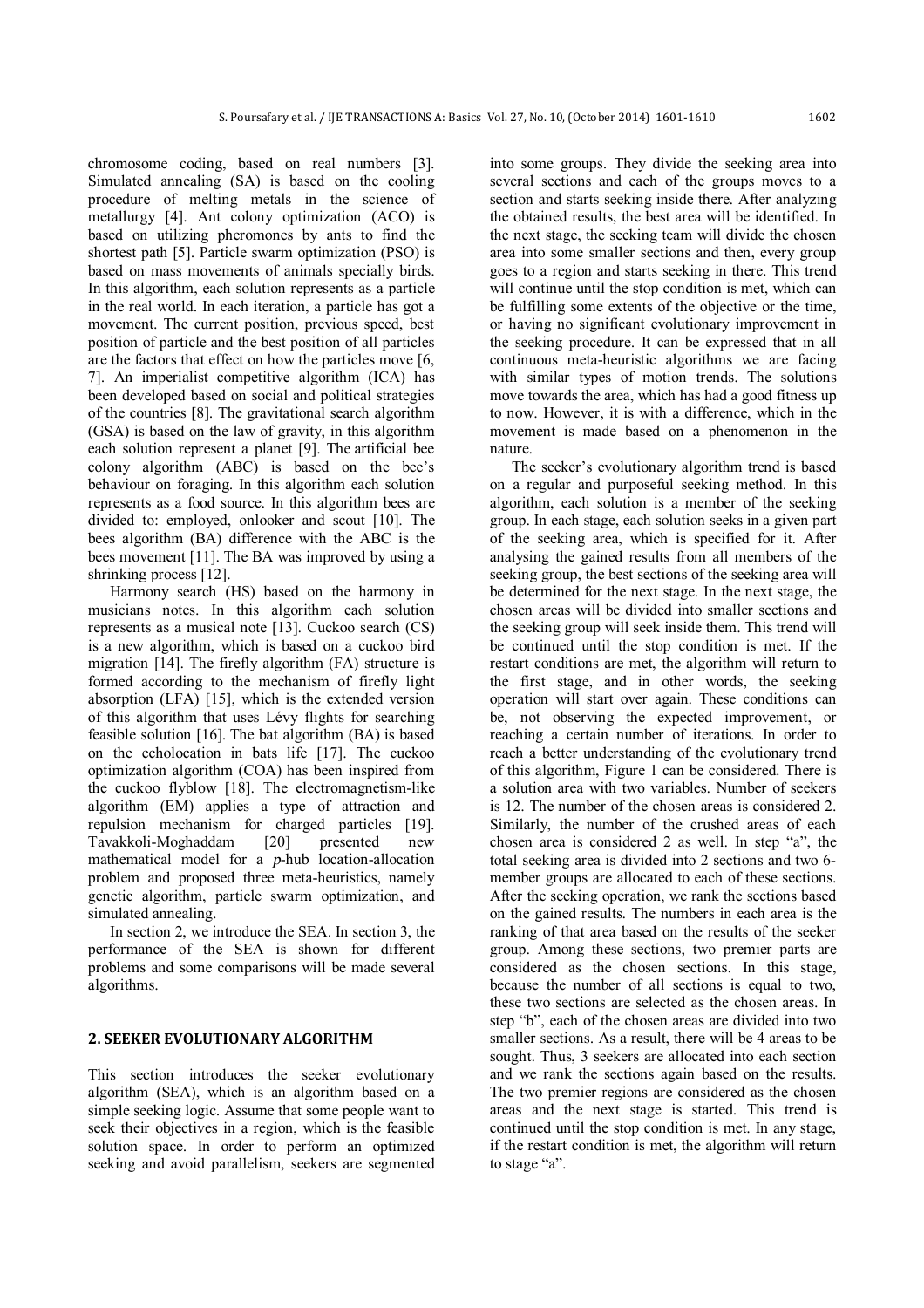

**Figure 1.** Seekers' motion trend in the solution area

This structure leads to a balanced trend towards a convergence to the optimal solution. In many of the algorithms, the convergence speed of solutions is considerably high that leads to some problems for algorithms to move towards the optimal solution. The gained results from various problems show that the chosen areas are not necessarily positioned beside the best chosen area. This has accidentally happened that the chosen area 2 is always close to the chosen area 1 in this figure and this happening does not essentially occur for the entire samples.

The SEA has a main and a subsidiary loop. The main loop involves selecting the chosen areas, dividing them, and allocating the seekers into each area. The subsidiary loop involves movement of the seeker team in the area that has been specified for it. Some of the parameters used in this algorithm are as follows:

- Number of the chosen areas.  $nc_0$ :
- Number of the obtained areas from dividing the chosen area.  $na_0$ :

These two parameters should be adjusted for different problems. Usually the value 2 is suitable for them. By increasing the value of these two parameters, the possibility of missing the area, the one that the optimal value exists in there, will be diminished knowingly.

- *maxiter*<sub>0</sub>: The maximum number of iterations of the main loop.
- *maxiter* 1 *i* The maximum number of iterations of the subsidiary loop.

Moreover, the convergence speed of the solutions will decrease. In addition, the number of times for evaluating the objective function increases and naturally, the solving time will be both increased accordingly. When these two parameters decrease, the opposite will occur.

- The minimum number of iterations to perform restart.  $\gamma$  :
- The minimum improvement level for the objective function to perform restart.  $\beta$  :

These two parameters are for restart conditions. For instance, if we consider  $\gamma = 5$  and  $\beta = 0.001$ , it means that in the iterations with the multiple value of 5, if the improvement of algorithm is less than 0.001, the "restart" task will be performed. "*B* " can be considered in a way that after each restart, its amount decreases. This operation leads to an increase in the convergence speed of the algorithm towards the optimal point. In some problems, the existence of "restart" may cause an improvement in the algorithm performance and in others, its absence will lead to a better result. In this case, the value of " $\gamma$ " will be adjusted equal to the maximum number of iterations or more than that.

The minimum size of an area that can be divided into smaller sections. *<sup>a</sup>* :

If the size of the chosen area is very small and in other words, it is less than " $\alpha$ ", we can ignore the division of this area into smaller sections. In fact, in small sizes, the algorithm can reach desirable results even without being divided. This leads to a decrease in the solving time and optimization of the algorithm structure.

*nv* : Number of variables that will be crushed.

In order to divide the chosen areas, the value of some variables should be divided. The criterion for choosing variables is based on the distance between their upper and lower bounds, and its number is equal to *nv*. The obtained results from different examples show that the most desirable value for this parameter is equal to 1 or, half of or all of the number of variables. In most of the optimization problems, considering all the limitations, the value 1 is appropriate for this parameter.

One of the stop conditions for the main and subsidiary loops of the algorithm is the specific number of iterations. In this algorithm, the maximum number of the total iterations of the algorithm is equal to *maxiter*<sup>0</sup>  $*$  *maxiter*<sup>1</sup>  $*$  *na*<sup>0</sup>  $*$  *nc*<sup>0</sup>. The seekers' motion in their seeking area (i.e., the subsidiary loop of the algorithm) is performed by:

$$
Selectnew = (w1 × Selectold) +(w2 × Rand(0,1) × (Best Select1 - Selectold)
$$
\n(1)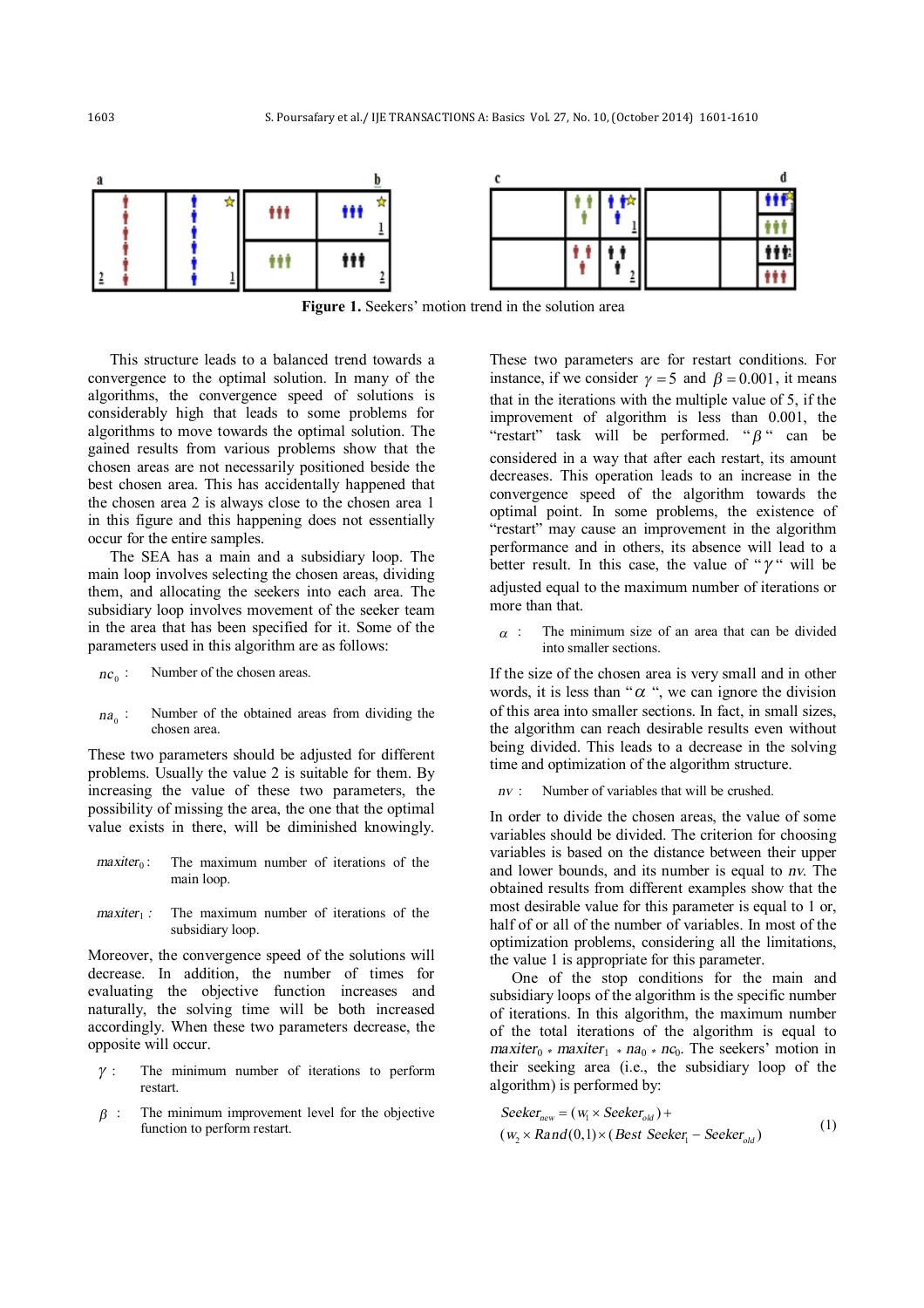

**Figure 2.** Seekers' movement towards the best seeker

In fact, each seeker in each stage moves towards.

- *Best Seeker*<sub>0</sub>: The best solution found in the entire algorithm.
- *Best Seeker*<sup>1</sup> *:* The best solution found in the subsidiary loop.

The best seeker is in its group and there is a deviation in its movement path. The creation of this deviation is obtained from multiplying random numbers (equals to the number of variables) to the seeker's distance from the best seeker. The trend of this movement is shown in Figure 2. In fact, if the values of W1 and W2 are considered equal to 1, the seeker is positioned between the seeker's old position and the best seeker's position with a little deviation. The movement of seekers based on this formula leads to their convergence to the best obtained solution.

The gained results from different examples show that the most favourable value for  $w_1$  and  $w_2$  is from 0.5 to 2. There may be some other suitable values for some problems that can be obtained from adjusting the parameter. The seeker's motion, which is based on formula 1, leads to a situation where in some cases, the new position of the seeker in some variables might be out of the acceptable area for that variable. In these cases, the new position for those variables is located on the boundary of the acceptable area. If this occurs for the entire variables, it means that the new position of the seeker is totally out of the acceptable area. In this case, if the new position is equal to the *Varmin* of the given area (i.e., the lower bound of the considered area), formula 2 will be used. If the new position equals to the *Varmax* of the given area (i.e., the upper bound of the considered area), formula 3 will be used.

$$
\text{Select}_{\text{new}} = \text{Varmin} + \text{Rand}(0.75, 1) \times (\text{Best} - \text{Xarmin}).\tag{2}
$$

Seeker  $_{new}$  =  $Varmax$  -  $Rand(0.75,1) \times (Varmax - (3))$ *Best Seeker*<sup>1</sup> *)*.

According to these two formulas, when each of these seekers is completely out of the solution area, they will be positioned close to the best seeker. The values of W1 and W2 should be selected in a way that the times that the seekers are totally out of the acceptable area will be very few. The less this value is, the more desirable the obtained results well be. The results show

that the maximum number of times that this event happens should not be more than 25% of the entire cases. In the subsidiary loop of the algorithm, for the seekers that their performance value has been unsuitable, we consider another chance to improve their performance. For this purpose, we should firstly normalize the performance values of the seekers. This action is performed based on formulas 4 and 5 for minimization and maximization functions, respectively.

$$
\sigma(i) = \frac{|\text{fitness}(i) - \min(\text{fitness})|}{|\max(\text{fitness}) - \min(\text{fitness})|}
$$
(4)

$$
\sigma(i) = \frac{|\max(fitness) - fitness(i)|}{|\max(fitness) - \min(fitness)|}
$$
(5)

If the normalized value for a seeker's performance is less than our random number between 0 and 1, that seeker will have another chance to improve the value of its performance by another movement according to formula 1. If the seeker's performance value improves after making this movement, the position and performance of the seeker will be updated. Obviously, the maximum number of times that this event will happen should be equal to maximum 25% of the number of the seekers in each stage.

| Determining the feasible solution space as the chosen<br>Step 1:<br>area.<br>Dividing the chosen area into $na_0$ sections.<br>Step 2:<br>Step 3:<br>Allocating the seekers into the areas and performing the<br>seeking operation in the subsidiary loop. |
|------------------------------------------------------------------------------------------------------------------------------------------------------------------------------------------------------------------------------------------------------------|
|                                                                                                                                                                                                                                                            |
|                                                                                                                                                                                                                                                            |
|                                                                                                                                                                                                                                                            |
| Selecting $nc_0$ premier areas as the chosen areas.<br>Step 4 :                                                                                                                                                                                            |
| If the restart condition is met, go to step 1.<br>Step 5:                                                                                                                                                                                                  |
| If the stopping condition is met, stop; otherwise, go to<br>Step 6 :<br>step 2.                                                                                                                                                                            |

**Figure 3.** Pseudo code for the main loop SEA.

|          | <b>Subsidiary Loop</b>                                                                                                                         |
|----------|------------------------------------------------------------------------------------------------------------------------------------------------|
| Step 1:  | Producing random seekers (solutions) and calculating the<br>fitness of each one.                                                               |
| Step 2:  | If a seeker's performance is better than Best fitness <sub>1</sub> , Best<br>Seeker <sub>1</sub> and Best Seeker <sub>1</sub> will be updated. |
| Step 3:  | Shifting each seeker based on formula 1 and calculating<br>its performance.                                                                    |
| Step 4 : | Repeat Step 2                                                                                                                                  |
| Step 5 : | Normalizing the solutions performance.                                                                                                         |
| Step 6 : | If rand $\leq_{\sigma(i)}$ : giving another chance to the seeker (i) to                                                                        |
|          | improve its performance                                                                                                                        |
| Step 7:  | if the stopping condition is met, stop; otherwise, go to<br>step 3                                                                             |
| Step 8:  | if Best fitness <sub>1</sub> better than Best fitness <sub>0</sub> update Best<br>fitness <sub>0</sub> and <i>Best Seeker</i> <sub>0</sub>     |
|          | <b>Figure 4.</b> Pseudo code for the subsidiary loop SEA                                                                                       |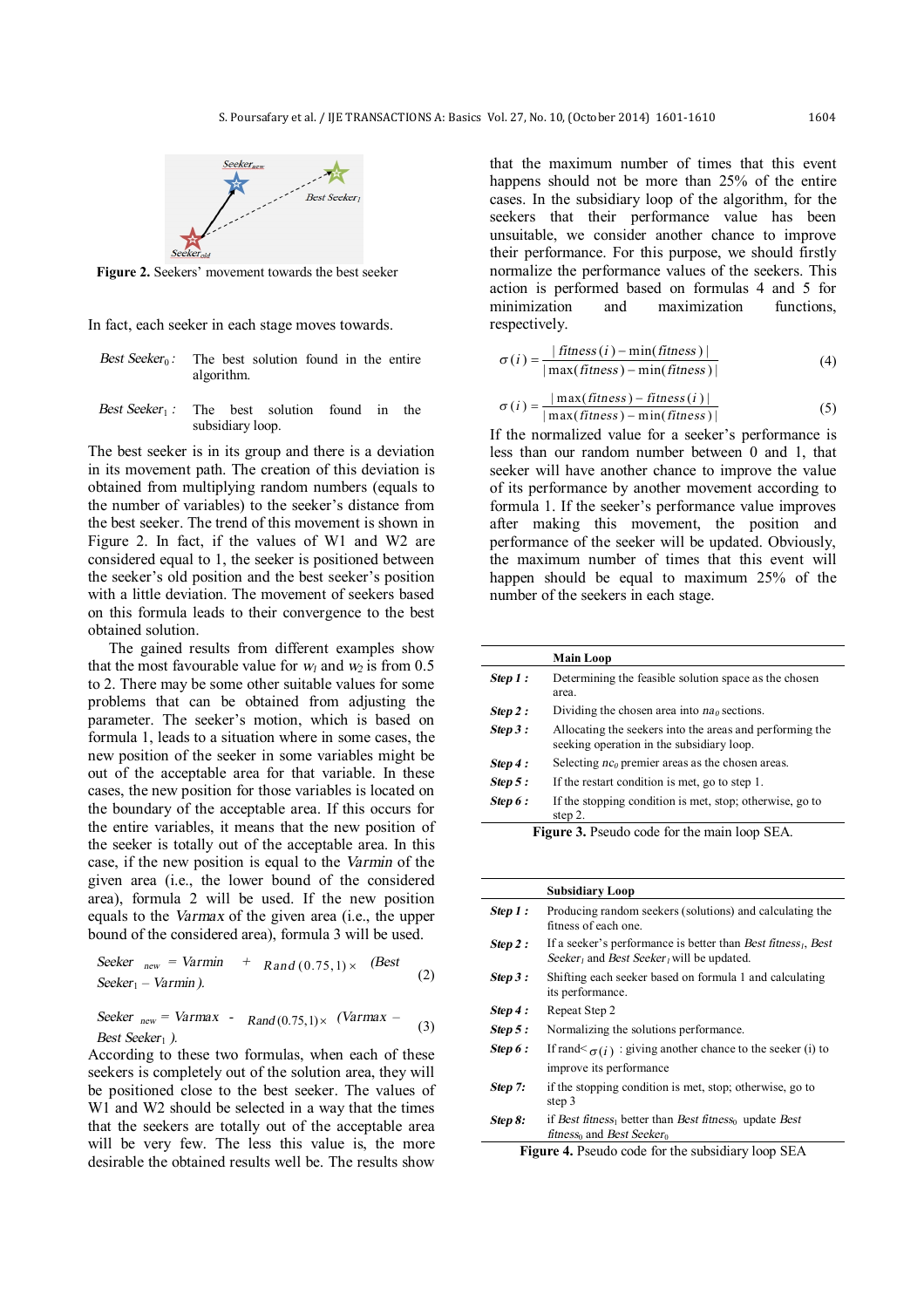The pseudo-codes for the SEA's main and subsidiary loops are shown in Figures 3 and 4, respectively. The most important and main ideas are to divide the search space. This procedure avoids unnecessary and repetitive searches a lot. In most algorithms, an evolutionary process searches a search space region many times and useless. This algorithm is based on regular and objectively searches. The movement searchers is similar to the movement solutions in the ICA and PSO algorithms, of course the unique feature of this algorithm is dividing the search space.

#### **3. VALIDATION OF THE SEA**

In this section, in order to validate the performance of the proposed algorithm, 11 benchmark functions are used. The information about this problem is presented in Section 3.1. In Section 3.2, some problems are utilized to present the efficiency of SEA. In Section 3.3, a comparison is made between the performance of the SEA, CICA3, ICA and OICA. This action is repeated for the RGA, GSA and PSO algorithms in Section 3.4, and ABS, IBA and HS algorithms in Section 3.5, and FA, CS, BA and LFA algorithms in Section 3.6. In these sections, the numbers in the tables are in this format: 80**±** 10(100%); which shows the average of 80, the standard deviation of 10, and the success rate of 100%. In Section 3.7, the disability of meta-heuristic algorithms in obtaining an optimal solution in some continuous optimization problems has been discussed by presenting an example.

**3. 1. Benchmark Functions** In order to assess the performance of the SEA, several benchmark functions are used that the information about tens of them is presented in the beginning of this section and in Table 1 [21]. In this table, *d* is the dimension of the function. All the functions are of the minimization type and the most optimal value for these functions is the least one. The optimal solution for each function has been also mentioned in this table.

**3. 2. Performance of the SEA** In order to display the motion trend of the seekers in iterations of the SEA and the efficiency of the algorithm, the function F1 is used. *Function*  $F_1$  *:* 

$$
f = x \times \sin(4x) + 1.1y \times \sin(2y)
$$
  
\n
$$
0 < x < 10, 0 < y < 10,
$$
  
\nminimum:  $f(9.039, 8.668) = -18.5547$  (6)

For this function, the number of seekers is set to 20. Moreover,  $nc_0=1$ ,  $na_0=2$ ,  $maxiter_1=10$ ,  $nv=1$ ,  $\alpha = \beta = 0$ and the value for  $\gamma$  is set to 50 in this case. Actually, the "restart" action is not performed for this function.

The parameters of the algorithm show that one chosen area is selected and divided into two parts in each stage. The division task is obtained from crushing the space of a selected variable. The variable that has the widest domain will be crushed. The seeking operation in each crushed area is performed in 10 iterations and with 10 seekers.

**3. 3. A Comparison with ICA, OICA and CICA3**  In order to introduce and evaluate the performance of the proposed algorithm, The existing problems in Table 1 are used, in which the dimension of problems is as 10, the number of a population is as 30, and the maximum times of iteration is as 2000. The number of executions to evaluate and compare the performance of their considered algorithms is assumed as 100. The information in Table 2 for the algorithms CICA3, OICA and ICA is obtained from the same study.

In this study, those four problems with the dimension of 10 are used to compare the performance of our proposed algorithm. The number of a population for the SEA is assumed as 30, the maximum number of iterations is as 2000, and  $\alpha = \beta = 0$ . The average results from 100 times of the algorithm in addition to the parameters' values for SEA are mentioned in Table 2. The results show that the SEA has a better performance in comparison with other three algorithms on an equal basis.

**3. 4. A Comparison with RGA, PSO and GSA**  Rashedi et al. [9] used 23 benchmark functions in their research in order to introduce and evaluate the performance of the GSA algorithm. Among these problems, six problems that are also among the problems in this study are selected. They set the number of population and maximum number of iterations equal to 50 and 1000, respectively. The average results from execution of the algorithms PSO, RGA and GSA for 30 times are demonstrated in Table 3. For SEA, the number of population is considered as 40 and maximum times of iterations as 1000. For this function, Rosenbrock  $nc_0=1$ ,  $na_0=8$ ,  $maxiter_0=25$ , *maxiter*<sup>1=5</sup>,  $\alpha = \beta = 0$ ,  $n \neq d$  and for the other functions, we have  $na_0=2$ ,  $maxiter_0=50$ ,  $nv=d$ , *maxiter*<sub>1</sub>=5,  $\alpha = \beta = 0$ , *nc*<sub>0</sub>=2. The average of the obtained results from 30 times execution of SEA is provided in Table 3.

**3. 5. A Comparison with HS, IBA and ABS** Akay and Karaboga [12] compared the performance of the ABS, IBA and HS algorithms. The results exhibit that the SEA has a better performance compared with the three other algorithms in this section on an equal basis. In their study, the available functions are used in Table 4.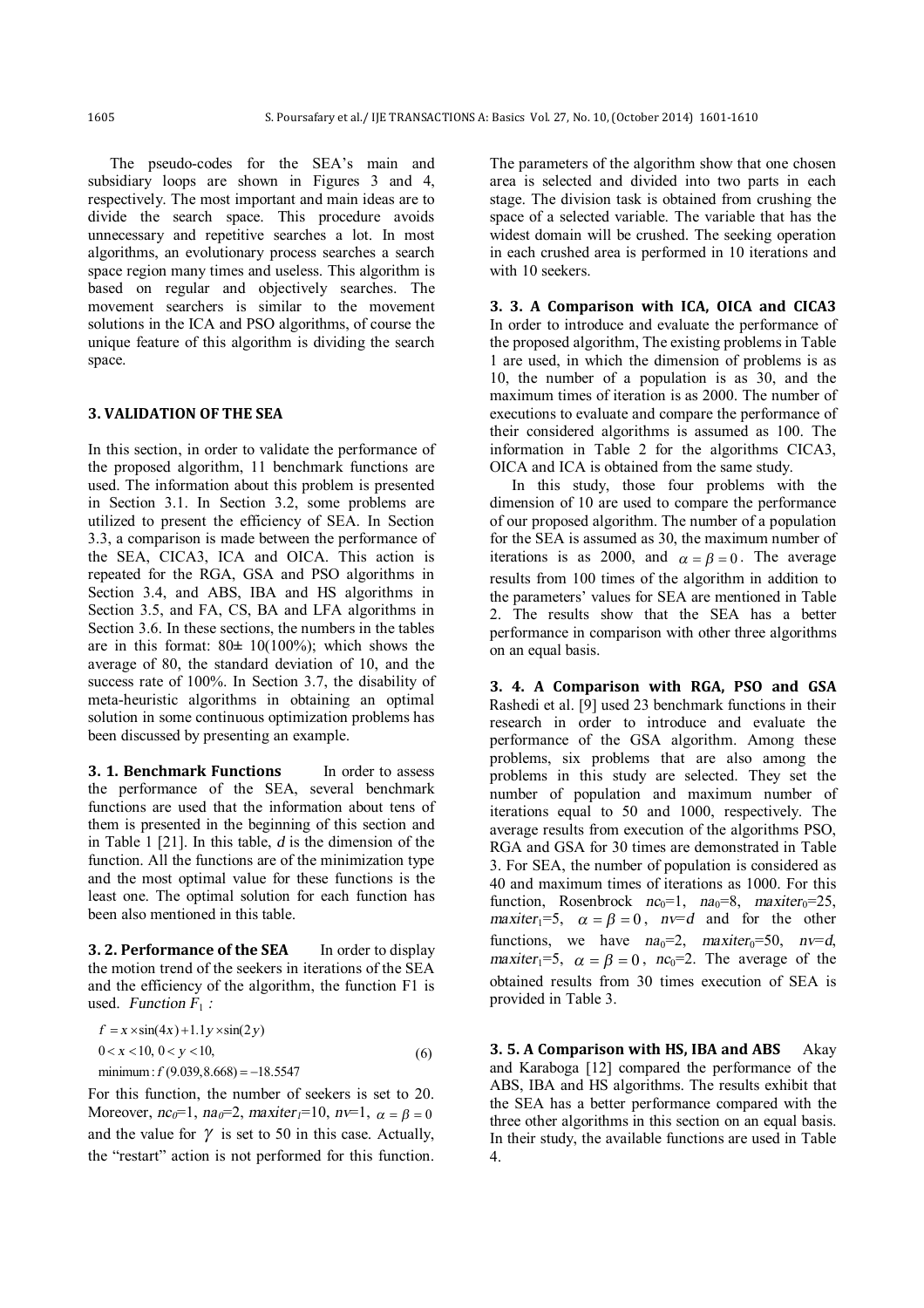| <b>Function name</b> | <b>TABEL 1.</b> Benchmark functions<br><b>Function</b>                                                                                               | Global minimum             |
|----------------------|------------------------------------------------------------------------------------------------------------------------------------------------------|----------------------------|
| Rosenbrock           | $f(x) = \sum_{i=1}^{d-1} (100(x_{i+1} - x_i^2)^2 + (x_i - 1)^2)$                                                                                     | $f(1) = 0$                 |
| <b>Sphere</b>        | $f(x) = \sum_{i=1}^{d} x_i^2$                                                                                                                        | $f(0) = 0$                 |
| Schwefel             | $f(x) = \sum_{i=1}^{d} -x_i \sin(\sqrt{ x_i })$                                                                                                      | $f(420.9687) = -418.9829d$ |
| Ackley               | $f(x) = -20 \exp \left[-0.2 \sqrt{\frac{1}{d} \sum_{i=1}^{d} x_i^2}\right] - \exp \left[\frac{1}{d} \sum_{i=1}^{d} \cos(2\pi x_i)\right] + (20 + e)$ | $f(0) = 0$                 |
| Rastrigin            | $f(x) = 10d + \sum_{i=1}^{d} \left[ x_i^2 - 10 \cos(2\pi x_i) \right]$                                                                               | $f(0) = 0$                 |
| Easom                | $f(x_1, x_2) = -\cos(x_1)\cos(x_2)\exp\left[-(x_1 - \pi)^2 - (x_2 - \pi)^2\right]$                                                                   | $f(\vec{\pi})=-1$          |
| Griewank             | $f(x) = \frac{1}{4000} \sum_{i=1}^{d} x_i^2 - \prod_{i=1}^{d} \cos(\frac{x_i}{\sqrt{i}}) + 1$                                                        | $f(0) = 0$                 |

## **TABLE 2.** Results obtained for the ICA, OICA, CICA3 and SEA and information about some the SEA parameters

| <b>Functions</b> | d  | <b>Interval</b>                  |                | <b>ICA</b>                  | <b>OICA</b>            |                 | CICA3                   |         | <b>SEA</b>              |
|------------------|----|----------------------------------|----------------|-----------------------------|------------------------|-----------------|-------------------------|---------|-------------------------|
| $f_{\rm Gri}$    | 10 | $x \in \left[-150, 150\right]^d$ |                | $1.03E-10=8.14E-10$         | $2.36E-12\pm 1.21E-11$ |                 | $3.47E-14\pm 5.07E-15$  |         | $0\pm 0$                |
| $f_{\text{Ack}}$ | 10 | $x \in \left[-32, 32\right]^d$   |                | $7.11E-5\pm 8.20E-6$        | $3.34E-6 \pm 4.56E-7$  |                 | $1.02E - 7 = 1.23E - 7$ |         | $8.87E-14 \pm 1.12E-14$ |
| $f_{\rm Ros}$    | 10 | $x \in [-5, 5]^d$                |                | $0.201 \pm 0.362$           | $0.0535 \pm 0.043$     |                 | $0.0241 \pm 0.021$      |         | $2.77E-22 \pm 1.49E-21$ |
| $f_{\rm Ras}$    | 10 | $x \in [-10, 10]^d$              |                | $1.66E-06\pm 9.12E-06$      | $1.27E-06\pm 7.00E-06$ |                 | $9.34E-09 \pm 3.42E-08$ |         | $7.10E-17\pm 3.49E-16$  |
| <b>Functions</b> |    | $W_I$                            | W <sub>2</sub> | <i>maxiter</i> <sup>0</sup> | $maxiter_1$            | nc <sub>0</sub> | na <sub>0</sub>         | $n_{V}$ |                         |
| $f_{\rm Gri}$    |    | 0.5                              | $\overline{c}$ | 15                          | 10                     | 3               | 2                       | d       | 5                       |
| $f_{\text{Ack}}$ |    |                                  |                | 50                          | 5                      | 2               | $\mathfrak{D}$          | d       | 50                      |
| $f_{\rm Ros}$    |    |                                  |                | 50                          | 5                      | $\overline{2}$  | 2                       | d       | 20                      |
| $f_{\rm Ras}$    |    | 0.5                              | 1.5            | 50                          |                        |                 |                         | d       | 20                      |

**TABLE 3.** Results obtained for the RGA, PSO, GSA and SEA and information about some the SEA parameters

| <b>Functions</b> | d              | <b>Interval</b>           | <b>RGA</b>       | <b>PSO</b>    | <b>GSA</b>    | <b>SEA</b>    |
|------------------|----------------|---------------------------|------------------|---------------|---------------|---------------|
| $f_{\rm Sph}$    | 30             | $x \in [-100, 100]^d$     | 23.13            | 1.8E-03       | 7.3E-11       | 1.61E-16      |
| $f_{\rm Ros}$    | 30             | $x \in [-30, 30]^d$       | $1.1E + 03$      | $3.6E + 04$   | 25.16         | 9.58E-28      |
| $f_{\rm Sch}$    | 30             | $x \in [-500, 500]^{d}$   | $-1.2E + 04$     | $-9.8E+03$    | $-2.8E+03$    | $-1.25E+04$   |
| $f_{\rm Ras}$    | 30             | $x \in [-5.12, 5.12]^{d}$ | 5.9              | 55.1          | 15.32         | 3.55E-16      |
| $f_{\text{Ack}}$ | 30             | $x \in [-32, 32]^d$       | 2.13             | 9E-03         | 6.9E-06       | $1.03E-13$    |
| $f_{\rm Gri}$    | 30             | $x \in [-600, 600]^d$     | 1.16             | 0.01          | 0.29          | $\bf{0}$      |
| <b>Functions</b> | $f_{\rm Sph}$  | $f_{\rm Ros}$             | $f_{\text{Sch}}$ | $f_{\rm Ras}$ | $f_{\rm Ack}$ | $f_{\rm Gri}$ |
| $W_I$            | 0.5            | 0.5                       |                  | 0.5           |               | 0.5           |
| W <sub>2</sub>   | $\overline{2}$ | 0.5                       | $\overline{2}$   | 1.5           |               | 1.5           |
| γ                | 50             | 5                         | 50               | 25            | 50            | 50            |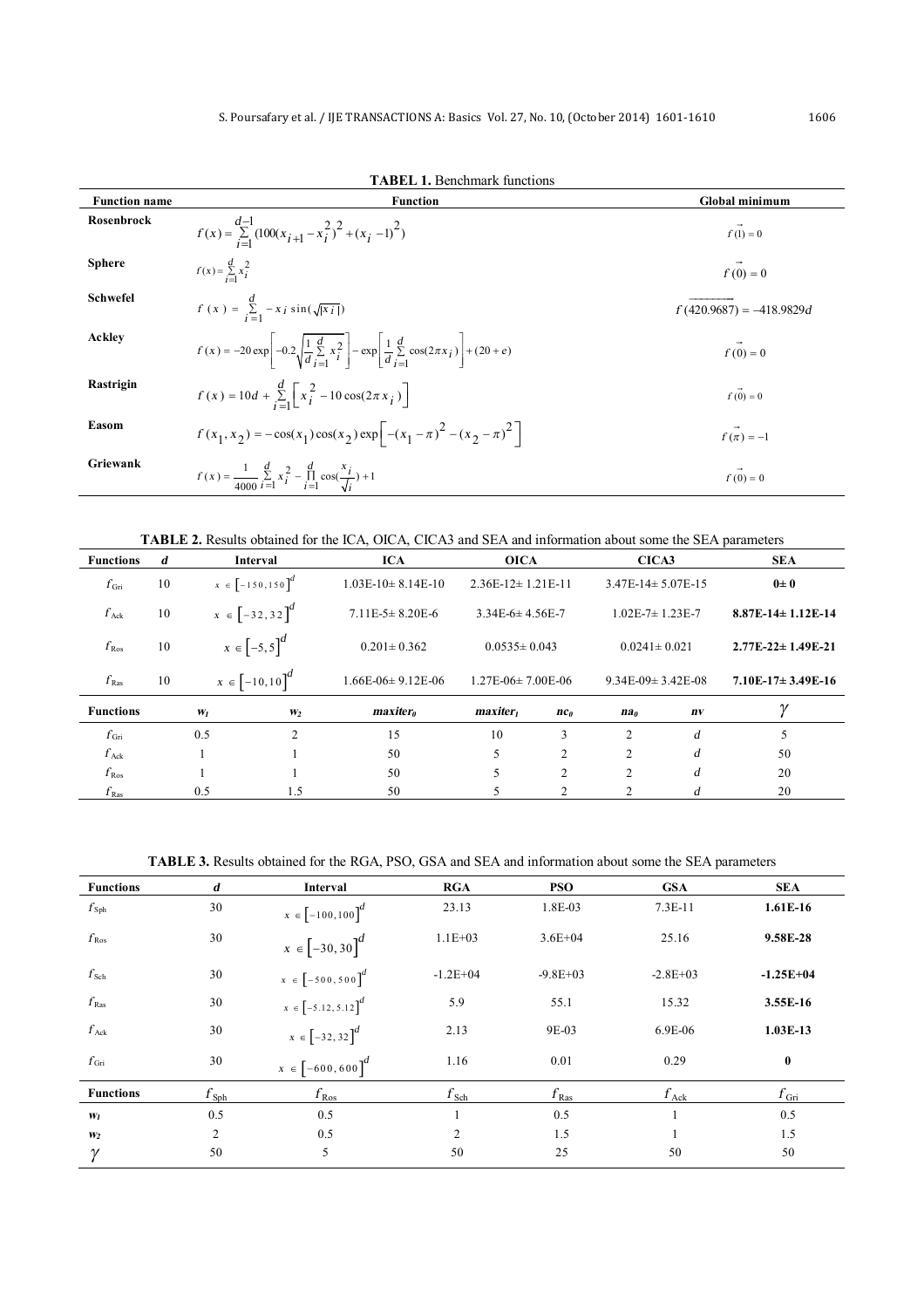| <b>Functions</b> | d  | <b>Interval</b>                  | <b>HS</b>          | <b>IBA</b>                          | ABC                    | <b>SEA</b>                  |  |
|------------------|----|----------------------------------|--------------------|-------------------------------------|------------------------|-----------------------------|--|
| $f_{\rm Sph}$    | 50 | $x \in [-100, 100]^d$            | $546.25 \pm 92.69$ | $5.39E-16 \pm 1.07E-16$             | $1.19E-15\pm 4.68E-16$ | $3.52E-43 \pm 2.83E-44$     |  |
| $f_{\rm Ros}$    | 50 | $x \in [-30, 30]^d$              | $24681 \pm 10212$  | $630.28 \pm 1195.67$                | $4.33 \pm 5.48$        | $5.08E - 06 \pm 2.74E - 05$ |  |
| $f_{\rm Ras}$    | 50 | $x\in \left[-5.12,5.12\right]^d$ | $37.6 \pm 4.87$    | $271.62 \pm 32.7$                   | $0.4723 \pm 0.4923$    | $2.48E-15\pm 6.1E-15$       |  |
| $f_{\rm Gri}$    | 50 | $x\in \left[-600,600\right]^d$   | $5.81 \pm 0.9161$  | $134.05 \pm 24.14$                  | $0.5721 \pm 0.9216$    | $0\pm 0$                    |  |
| $f_{\text{Ack}}$ | 50 | $x\in \left[-32,32\right]^d$     | $5.28 \pm 0.4025$  | $8.43 \pm 7.7$<br>$4.38E-8+4.65E-8$ |                        | $2.66E-15=0$                |  |
| <b>Functions</b> |    | $f_{\rm Sph}$                    | $f_{\rm Ros}$      | $f_{\rm Ras}$                       | $f_{\rm Gri}$          | $f_{\rm Ack}$               |  |
| $W_1$            |    | 1                                | 0.5                | 0.5                                 | 0.5                    | $\mathbf{1}$                |  |
| W <sub>2</sub>   |    | 1                                | 0.5                | 1.5                                 | 2                      | $\mathbf{1}$                |  |
| $\gamma$         |    | 80                               | 10                 | 25                                  | 100                    | 100                         |  |
| <b>Functions</b> |    | $f_{\rm Sph}$                    | $f_{\rm Ros}$      | $f_{\rm Ras}$                       | $f_{\rm Gri}$          | $f_{\rm Ack}$               |  |
| $W_1$            |    |                                  | 0.5                | 0.5                                 | 0.5                    | 1                           |  |
| W <sub>2</sub>   |    | 1                                | 0.5                | 1.5                                 | $\overline{c}$         | $\mathbf{1}$                |  |
| 80<br>γ          |    |                                  | 10                 | 25                                  | 100                    | 100                         |  |

**TABLE 4.** Results obtained for the HS, IBA, ABC and SEA and information about some the SEA parameters

**TABLE 5.** Results obtained for the CS, FA, LFA, BA and SEA and information about some the SEA parameters

| <b>Functions</b> | d                                   | Interval                    | $\mathbf{CS}$                | FA                     | <b>LFA</b>                   | BA                           | <b>SEA</b>                   |
|------------------|-------------------------------------|-----------------------------|------------------------------|------------------------|------------------------------|------------------------------|------------------------------|
| $f_{\rm Sph}$    | 256                                 | $x \in [-5.12, 5.12]^d$     | $3015 \pm 540$<br>$(100\%)$  | 7217±730<br>$(100\%)$  | $5657 \pm 730$<br>$(100\%)$  | $5273 \pm 490$<br>$(100\%)$  | $1080 \pm 50.2$<br>$(100\%)$ |
| $f_{\rm Sch}$    | 128                                 | $x \in [-500, 500]^d$       | 4710±592<br>$(100\%)$        | 9902±592<br>$(100\%)$  | 7923±524<br>$(100\%)$        | $8929 \pm 729$<br>(99%)      | $4230 \pm 291$<br>$(100\%)$  |
| $f_{\text{Ack}}$ | 128                                 | $x \in [-32.768, 32.768]^d$ | 4936±903<br>$(100\%)$        | 5293±4920<br>$(100\%)$ | 4392±2710<br>$(100\%)$       | $6933 \pm 2317$<br>$(100\%)$ | $4320 \pm 520$<br>$(100\%)$  |
| $f_{\rm Eas}$    | $\overline{c}$                      | $x \in [-100, 100]^2$       | $6751 \pm 1902$<br>$(100\%)$ | 7952±1799<br>$(100\%)$ | $6082 \pm 1690$<br>$(100\%)$ | $7532 \pm 1702$<br>(99%)     | $4536 \pm 2400$<br>$(100\%)$ |
|                  | <b>Functions</b>                    | $ns_0$                      | $W_1$                        | $W_2$                  | maxiter                      | $\gamma$                     | $\beta$                      |
|                  | $f_{\rm Sph}$                       | 20                          | 0.5                          | 1.5                    | 5                            | 100                          | $\mathbf{0}$                 |
|                  | $f_{\rm Sch}$                       | 12                          |                              | 2                      | 3                            | 10                           | $\mathbf{0}$                 |
|                  | $f_{\rm Ack}$                       | 12                          |                              |                        | 3                            | 100                          | $\boldsymbol{0}$             |
|                  | $f_{\textnormal{\scriptsize{Eas}}}$ | 20                          | 0.5                          | 2                      | 3                            | 40                           |                              |





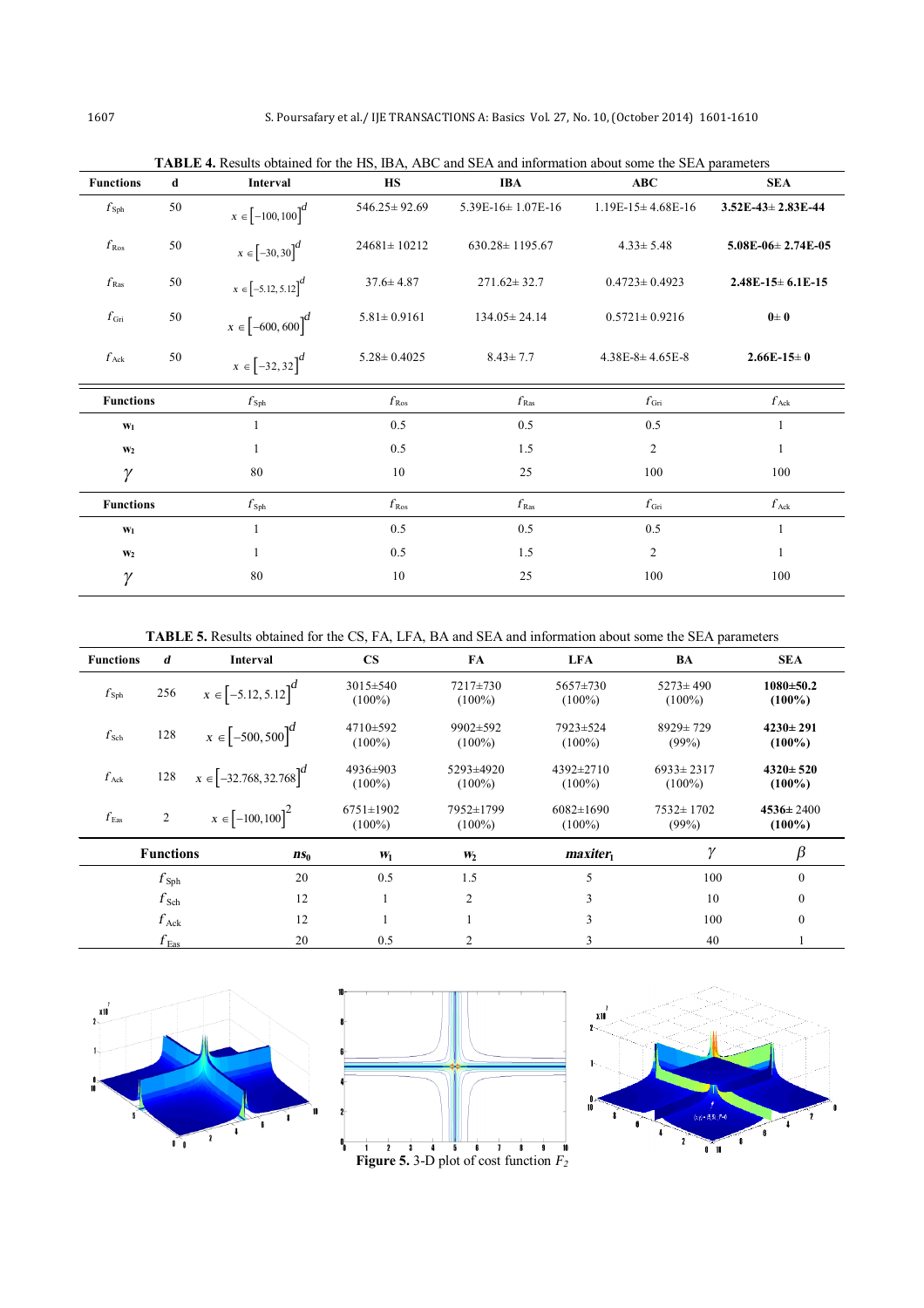They considered food sources, *d*, maximum cycle number, and the maximum evaluation number equal to 20, 5, 2500, and 50000, respectively. The average results from 30 times execution of the algorithms are provided in Table 4. For the SEA, the number of populations, the maximum number of iterations, and maximum evaluation number are 20, 1600, and 40000, respectively. For all the functions, we considered *maxiter*<sup>1=5</sup>,  $\alpha = \beta = 0$ ,  $n \neq d$ ,  $maxiter_0 = 80$ ,  $na_0 = 2$ ,  $nc_0$ =2, and just for the Rosenbrock function,  $\beta = 0.01$ . The average results from 30 times execution of the SEA are mentioned in Table 4. The results show that the proposed SEA has a better performance in comparison to other three algorithms in this section on an equal basis.

**3. 6. A Comparison with CS, FA, LFA and BA** Yang and Deb [16] and Yang [17]used a number of test problems in their study in order to introduce and evaluate the BA, LFA, FA, and CS algorithms. The four functions available in Table 5 are selected from those problems for comparison in this research. The population of solutions for these algorithms is equal to 40. The numbers in Table 5 shows the times, in which the function is evaluated by each algorithm. Each algorithm stops whenever the deviation of its performance has the tolerances of  $\varepsilon \leq 10^{-5}$ . The results obtained from 30 iterations of the algorithms are illustrated in Table 5. For the SEA and all the problems,  $\alpha = 0$ ,  $nc_0=2$ ,  $na_0=2$ , and  $nv=d$ . The results obtained from 30 executions of the SEA and the information about the other parameters are given in Table 5. The results show an advantage of the SEA compared to other four algorithms.

**3. 7. Evolutionary Process of Meta-heuristics** Although the favourable performance of SEA has been shown in previous sections, it cannot be claimed that this algorithm has a desirable performance for the entire problems. Unlike other continuous algorithms that their structures are based on a phenomenon from around the world, the structure of SEA is based on the seeking space. In all meta-heuristic algorithms, a logic is followed. The basis of this logic is that any favourable solution leads the algorithm population with high probability to a more favourable solution which is highly likely that it is close to the same solution. In fact, meta-heuristic problems could be efficient in the problems in which around the optimal point, there are some points with desirable fitness. This trend is available in the majority of optimization problems. F2 is a sample of mathematical problems to present the weaknesses of meta-heuristic algorithms. *Function F*<sub>2</sub> *:* 

$$
f = \sum_{i=1}^{d} \frac{10^{6} |x_{i} - 5|}{(x_{i} - 5)^{2} + 10^{-6}}
$$
 (7)

$$
0 \le x_i \le 10
$$
; minimum :  $f(\vec{5}) = 0$ 

As revealed for two dimensions, the point (5,5) is the optimal point of this function with the value zero for the objective function and the worst points, in terms of the objective function's value, are around the optimal point. The objective function's value for these points is  $2 \times 10^{7}$ . The results obtained from execution of this function on most of the well-known continuous algorithms show that no algorithm even with numerous iterations and with high populations can achieve the optimal value of this function. Most of the algorithms in the end identify one of the 4 points of  $(5, 0)$ ,  $(0, 5)$ ,  $(5, 10)$ , and  $(10, 5)$  as the optimal point, which is very distant from the optimal point in terms of the objective function's value. The value of the objective function for these points is  $2 \times 10^5$ . This happens because this function has been designed in contrast to the nature and structure of the meta-heuristic algorithms. The functions in which there are points with poor fitness around the optimal point, the algorithms will have difficulties to obtain the optimal point. For functions like F2, in which the worst points are located exactly around the best point, algorithms are unable to find the optimal point. If an algorithm is designed that is able to have a good performance for this problem, it will definitely have difficulties in other continuous optimization problems. It is happens because, the structure of these two problems is in contrast with each other. Therefore, the algorithm will be viable, the one which has a favourable performance for both defined continuous optimization problems. Fortunately, the number of the continuous optimization problems that has a similar structure like F2 is very few. Thus, the meta-heuristic algorithms are still accounted as the appropriate options for solving such problems.

### **4. CONCLUSION**

In this study, a new optimization algorithm, namely seeker evolutionary algorithm (SEA), was defined based on a simple seeking logic. In this algorithm, the seeking space was divided into several sections and seekers were allocated to each section. After performing the seeking operation, some of the best regions were selected as the chosen areas. This selection was based on the performance of the seeking teams in the areas. In the next stage, each chosen area was divided into several smaller ones and the seeking operation was performed. This trend continued until the stop condition was met. In addition, if the restart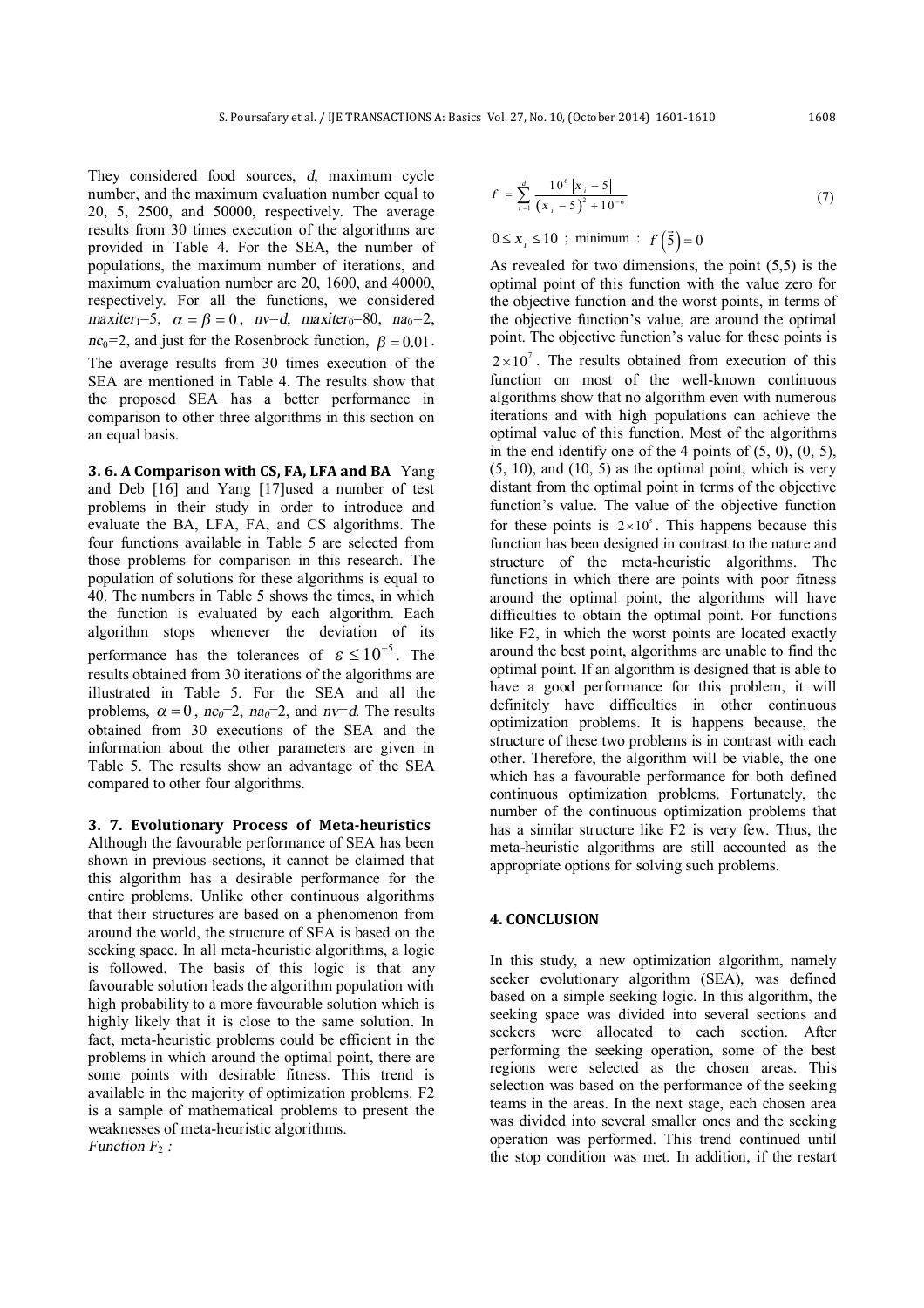condition was met, the algorithm restarted its trend from the beginning. In fact, this algorithm had been constructed based on a purposeful seeking logic. The structure of the SEA was in a way that there is a balance in the convergence of the solutions towards the optimal solution. The results obtained from the comparison of the proposed SEA with some other algorithms showed the more favourable performance of the SEA. Although various examples show the great capability of this algorithm, we are unable to claim that it has the best performance for all continuous optimization problems. In fact, this algorithm can be one of the suitable options to obtain the optimal solution for these kinds of problems.

### **5. REFERENCES**

- 1. Melanie, M., "An introduction to genetic algorithms", *Cambridge, Massachusetts London, England, Fifth printing*, Vol. 3, (1999).
- 2. Tavakkoli-Moghaddam R., Jolai F., Khodadadeghan Y. and Haghnevis M., "A mathematical model of a multi-criteria parallel machine scheduling problem: A genetic algorithm", *International Journal of Engineering*, Vol. 19, No. 1, (2006), 79-86.
- 3. Tang, P.-H. and Tseng, M.-H., "Adaptive directed mutation for real-coded genetic algorithms", *Applied Soft Computing*, Vol. 13, No. 1, (2013), 600-614.
- 4. Kirkpatrick, S., Gelatt, C.D. and Vecchi, M.P., "Optimization by simmulated annealing", *Science*, Vol. 220, No. 4598, (1983), 671-680.
- 5. Dorigo M. and Caro G.D., "Ant colony optimization: A new meta-heuristic", in in: Proc. of the Congress on Evolutionary Computation, Washington, DC, IEEE Press, Piscataway, NJ. (1999), 1470-1477.
- 6. Tavakkoli-Moghaddam, R., Makui, A., Khazaei, M. and Ghodratnama, A., "Solving a new bi-objective model for a cell formation problem considering labor allocation by multiobjective particle swarm optimization", *International Journal of Engineering-Transactions A: Basics*, Vol. 24, No. 3, (2011), 249-255.
- 7. Chen, D. and Zhao, C., "Particle swarm optimization with adaptive population size and its application", *Applied Soft Computing*, Vol. 9, No. 1, (2009), 39-48.
- 8. Atashpaz-Gargari, E. and Lucas, C., "Imperialist competitive algorithm: An algorithm for optimization inspired by imperialistic competition", in Evolutionary Computation,. CEC. IEEE Congress on, IEEE. (2007), 4661-4667.
- 9. Rashedi, E., Nezamabadi-Pour, H. and Saryazdi, S., "Gsa: A gravitational search algorithm", *Information Sciences*, Vol. 179, No. 13, (2009), 2232-2248.
- 10. Karaboga, D. and Akay, B., "A comparative study of artificial bee colony algorithm", *Applied Mathematics and Computation*, Vol. 214, No. 1, (2009), 108-132.
- 11. Pham, D., Ghanbarzadeh, A., Koc, E., Otri, S., Rahim, S. and Zaidi, M., "The bees algorithm-a novel tool for complex optimisation problems", in Proceedings of the 2nd Virtual International Conference on Intelligent Production Machines and Systems (IPROMS). (2006), 454-459.
- 12. Karaboga, D. and Akay, B., "Artificial bee colony (abc), harmony search and bees algorithms on numerical optimization", in Innovative Production Machines and Systems Virtual Conference., (2009).
- 13. Geem, Z.W., Kim, J.H. and Loganathan, G., "A new heuristic optimization algorithm: Harmony search", *Simulation*, Vol. 76, No. 2, (2001), 60-68.
- 14. Yang, X.-S. and Deb, S., "Engineering optimisation by cuckoo search", *International Journal of Mathematical Modelling and Numerical Optimisation*, Vol. 1, No. 4, (2010), 330-343.
- 15. Yang, X.-S., Firefly algorithms for multimodal optimization, in Stochastic algorithms: Foundations and applications., Springer. (2009). 169-178.
- 16. Yang, X.-S., Firefly algorithm, levy flights and global optimization, in Research and development in intelligent systems xxvi., Springer (2010). 209-218.
- 17. Yang, X.-S., A new metaheuristic bat-inspired algorithm, in Nature inspired cooperative strategies for optimization (nicso)., Springer, (2010). 65-74.
- 18. Rajabioun, R., "Cuckoo optimization algorithm", *Applied Soft Computing*, Vol. 11, No. 8, (2011), 5508-5518.
- 19. Alikhani, M.G., Javadian, N. and Tavakkoli-Moghaddam, R., "A novel hybrid approach combining electromagnetism-like method with solis and wets local search for continuous optimization problems", *Journal of Global Optimization*, Vol. 44, No. 2, (2009), 227-234.
- 20. Ghodratnama, A., Tavakkoli-Moghaddam, R. and Baboli, A., "Comparing three proposed meta-heuristics to solve a new phub location-allocation problem", *International Journal of Engineering-Transactions C: Aspects*, Vol. 26, No. 9, (2013), 1043.
- 21. Molga, M. and Smutnicki, C., "Test functions for optimization needs", *Test Functions for Optimization Needs*, Vol., No.,  $(2005)$ .